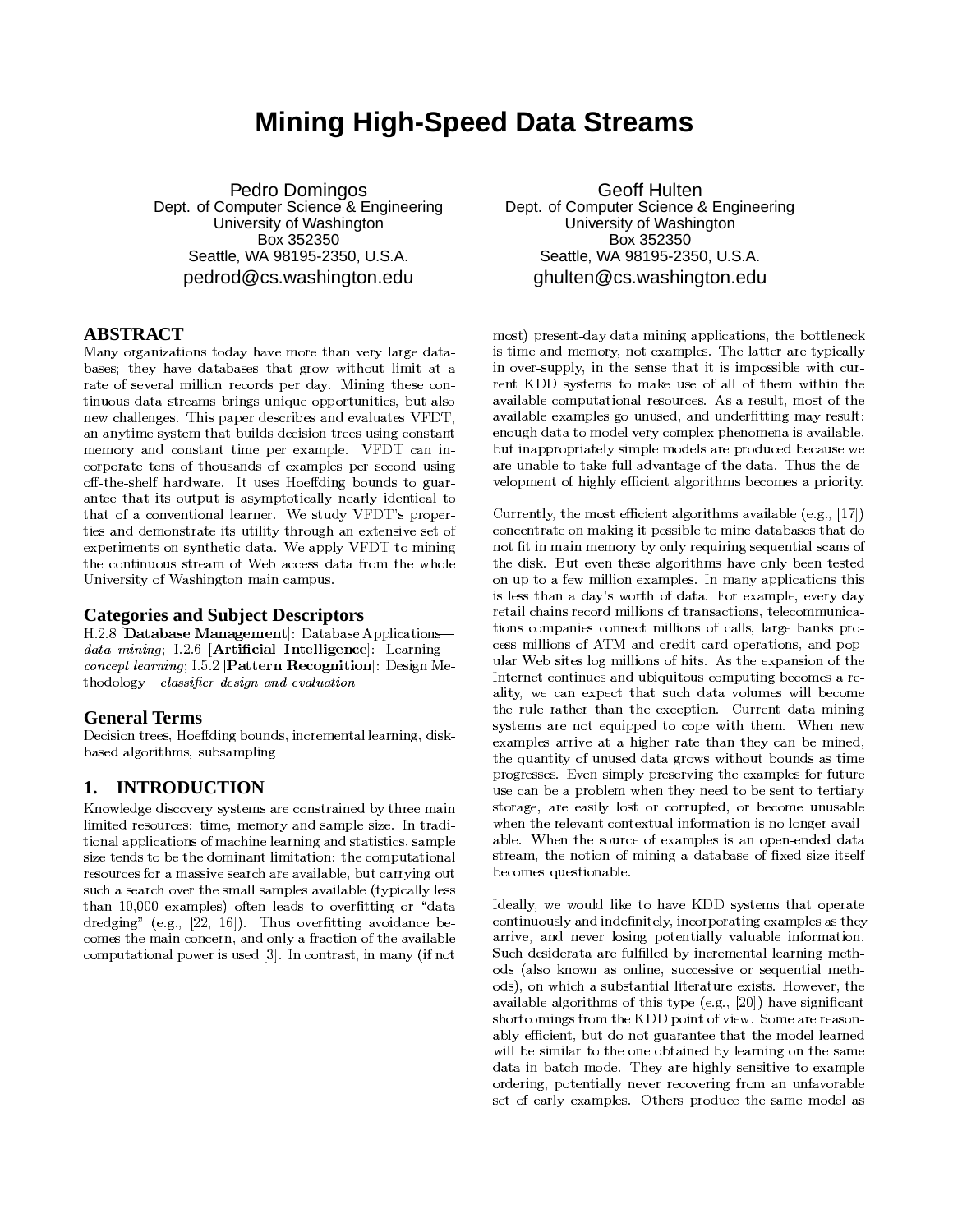the batch version, but at a high cost in efficiency, often to the point of being slower than the batch algorithm.

This paper proposes Hoeffding trees, a decision-tree learning method that overcomes this trade-off. Hoeffding trees can be learned in constant time per example (more precisely, in time that is worst-case proportional to the number of attributes), while being nearly identical to the trees a conventional batch learner would produce, given enough examples. The probability that the Hoeffding and conventional tree learners will choose different tests at any given node decreases exponentially with the number of examples. We also describe and evaluate VFDT, a decision-tree learning system based on Hoeffding trees. VFDT is I/O bound in the sense that it mines examples in less time than it takes to input them from disk. It does not store any examples (or parts thereof) in main memory, requiring only space proportional to the size of the tree and associated sufficient statistics. It can learn by seeing each example only once, and therefore does not require examples from an online stream to ever be stored. It is an anytime algorithm in the sense that a ready-to-use model is available at any time after the first few examples are seen, and its quality increases smoothly with time.

The next section introduces Hoeffding trees and studies their properties. We then describe the VFDT system and its empirical evaluation. The paper concludes with a discussion of related and future work.

#### **HOEFFDING TREES**  $2_{\cdot}$

The classification problem is generally defined as follows. A set of N training examples of the form  $(x, y)$  is given, where  $y$  is a discrete class label and  $x$  is a vector of  $d$  attributes, each of which may be symbolic or numeric. The goal is to produce from these examples a model  $y = f(\mathbf{x})$  that will predict the classes  $y$  of future examples  $x$  with high accuracy. For example, x could be a description of a client's recent purchases, and y the decision to send that customer a catalog or not; or x could be a record of a cellular-telephone call, and  $y$  the decision whether it is fraudulent or not. One of the most effective and widely-used classification methods is decision tree learning [1, 15]. Learners of this type induce models in the form of decision trees, where each node contains a test on an attribute, each branch from a node corresponds to a possible outcome of the test, and each leaf contains a class prediction. The label  $y = DT(x)$  for an example  $x$  is obtained by passing the example down from the root to a leaf, testing the appropriate attribute at each node and following the branch corresponding to the attribute's value in the example. A decision tree is learned by recursively replacing leaves by test nodes, starting at the root. The attribute to test at a node is chosen by comparing all the available attributes and choosing the best one according to some heuristic measure. Classic decision tree learners like ID3, C4.5 and CART assume that all training examples can be stored simultaneously in main memory, and are thus severely limited in the number of examples they can learn from. Disk-based decision tree learners like SLIQ [10] and SPRINT [17] assume the examples are stored on disk, and learn by repeatedly reading them in sequentially (effectively once per level in the tree). While this greatly increases the size of usable training sets, it can become prohibitively expensive when learning complex trees (i.e., trees with many levels), and fails when datasets are too large to fit in the available disk space.

Our goal is to design a decision tree learner for extremely large (potentially infinite) datasets. This learner should require each example to be read at most once, and only a small constant time to process it. This will make it possible to directly mine online data sources (i.e., without ever storing the examples), and to build potentially very complex trees with acceptable computational cost. We achieve this by noting with Catlett [2] and others that, in order to find the best attribute to test at a given node, it may be sufficient to consider only a small subset of the training examples that pass through that node. Thus, given a stream of examples, the first ones will be used to choose the root test; once the root attribute is chosen, the succeeding examples will be passed down to the corresponding leaves and used to choose the appropriate attributes there, and so on recursively.<sup>1</sup> We solve the difficult problem of deciding exactly how many examples are necessary at each node by using a statistical result known as the Hoeffding bound (or additive Chernoff bound) [7, 9]. Consider a real-valued random variable  $r$  whose range is  $R$  (e.g., for a probability the range is one, and for an information gain the range is  $log c$ , where  $c$  is the number of classes). Suppose we have made  $n$  independent observations of this variable, and computed their mean  $\bar{r}$ . The Hoeffding bound states that, with probability  $1 - \delta$ , the true mean of the variable is at least  $\overline{r} - \epsilon$ , where

$$
\epsilon = \sqrt{\frac{R^2 \ln(1/\delta)}{2n}}\tag{1}
$$

The Hoeffding bound has the very attractive property that it is independent of the probability distribution generating the observations. The price of this generality is that the bound is more conservative than distribution-dependent ones (i.e., it will take more observations to reach the same  $\delta$  and  $\epsilon$ ). Let  $G(X_i)$  be the heuristic measure used to choose test attributes (e.g., the measure could be information gain as in C4.5, or the Gini index as in CART). Our goal is to ensure that, with high probability, the attribute chosen using  $n$  examples (where  $n$  is as small as possible) is the same that would be chosen using infinite examples. Assume  $G$  is to be maximized, and let  $X_a$  be the attribute with highest observed  $\overline{G}$  after seeing *n* examples, and  $X_b$  be the second-best attribute. Let  $\Delta \overline{G} = \overline{G}(X_a) - \overline{G}(X_b) \geq 0$  be the difference between their observed heuristic values. Then, given a desired  $\delta$ , the Hoeffding bound guarantees that  $X_a$  is the correct choice with probability  $1 - \delta$  if *n* examples have been<br>seen at this node and  $\Delta \overline{G} > \epsilon^2$ . In other words, if the ob-

<sup>&</sup>lt;sup>1</sup>We assume the examples are generated by a stationary stochastic process (i.e., their distribution does not change over time). If the examples are being read from disk, we assume that they are in random order. If this is not the case, they should be randomized, for example by creating a random index and sorting on it.

 $2$ In this paper we assume that the third-best and lower attributes have sufficiently smaller gains that their probability of being the true best choice is negligible. We plan to lift this assumption in future work. If the attributes at a given node are (pessimistically) assumed independent, it simply involves a Bonferroni correction to  $\delta$  [11].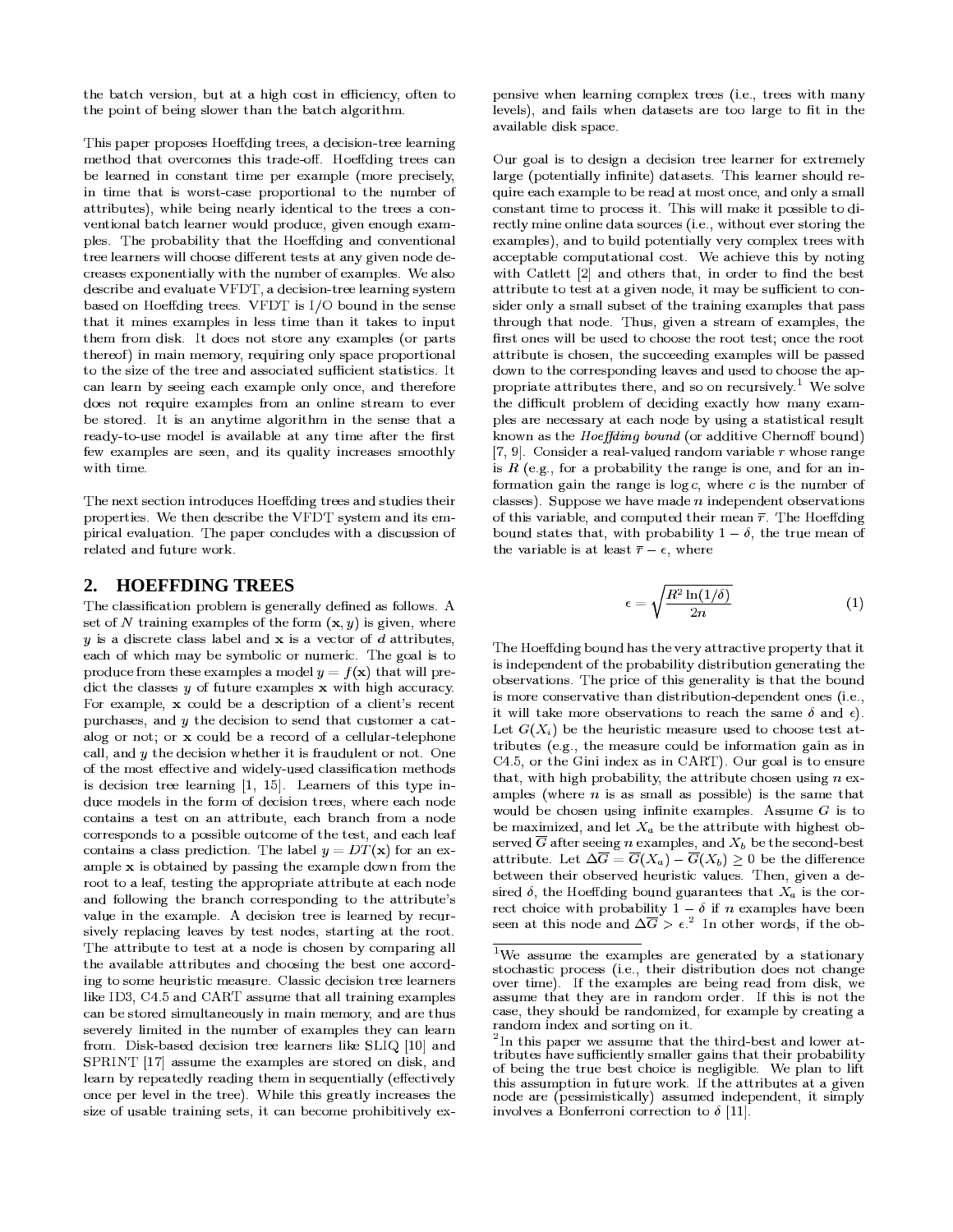served  $\Delta \overline{G}$  >  $\epsilon$  then the Hoeffding bound guarantees that the true  $\Delta G \geq \Delta \overline{G} - \epsilon > 0$  with probability  $1 - \delta$ , and therefore that  $X_a$  is indeed the best attribute with probability  $1 - \delta$ . This is valid as long as the  $\overline{G}$  value for a node can be viewed as an average of  $G$  values for the examples at that node, as is the case for the measures typically used. Thus a node needs to accumulate examples from the stream until  $\epsilon$  becomes smaller than  $\Delta \overline{G}$ . (Notice that  $\epsilon$  is a monotonically decreasing function of  $n$ .) At this point the node can be split using the current best attribute, and succeeding examples will be passed to the new leaves. This leads to the Hoeffding tree algorithm, shown in pseudo-code in Table 1.

The counts  $n_{ijk}$  are the sufficient statistics needed to compute most heuristic measures; if other quantities are required, they can be similarly maintained. Pre-pruning is carried out by considering at each node a "null" attribute  $X_{\emptyset}$  that consists of not splitting the node. Thus a split will only be made if, with confidence  $1-\delta$ , the best split found is better according to  $G$  than not splitting. The pseudo-code shown is only for discrete attributes, but its extension to numeric ones is immediate, following the usual method of allowing tests of the form " $(X_i < x_{ij})$ ?," and computing  $\overline{G}$ for each allowed threshold  $x_{ij}$ . The sequence of examples  $S$  may be infinite, in which case the procedure never terminates, and at any point in time a parallel procedure can use the current tree  $HT$  to make class predictions. If  $d$  is the number of attributes,  $v$  is the maximum number of values per attribute, and  $c$  is the number of classes, the Hoeffding tree algorithm requires  $O(dvc)$  memory to store the necessary counts at each leaf. If l is the number of leaves in the tree, the total memory required is  $O(ldvc)$ . This is independent of the number of examples seen, if the size of the tree depends only on the "true" concept and is independent of the size of the training set. (Although this is a common assumption in the analysis of decision-tree and related algorithms, it often fails in practice. Section 3 describes a refinement to the algorithm to cope with this.)

A key property of the Hoeffding tree algorithm is that it is possible to guarantee under realistic assumptions that the trees it produces are asymptotically arbitrarily close to the ones produced by a batch learner (i.e., a learner that uses all the examples to choose a test at each node). In other words, the incremental nature of the Hoeffding tree algorithm does not significantly affect the quality of the trees it produces. In order to make this statement precise, we need to define the notion of *disagreement* between two decision trees. Let  $P(x)$  be the probability that the attribute vector (loosely, example) x will be observed, and let  $I(.)$  be the indicator function, which returns 1 if its argument is true and 0 otherwise.

DEFINITION 1. The extensional disagreement  $\Delta_e$  between two decision trees  $DT_1$  and  $DT_2$  is the probability that they will produce different class predictions for an example:

$$
\Delta_e(DT_1, DT_2) = \sum_{\mathbf{x}} P(\mathbf{x})I[DT_1(\mathbf{x}) \neq DT_2(\mathbf{x})]
$$

Consider that two internal nodes are different if they contain different tests, two leaves are different if they contain different class predictions, and an internal node is different

Table 1: The Hoeffding tree algorithm.

| Inputs:                                                                                                 | $S_{\rm}$ | is a sequence of examples,                                                              |
|---------------------------------------------------------------------------------------------------------|-----------|-----------------------------------------------------------------------------------------|
|                                                                                                         | X         | is a set of discrete attributes,                                                        |
|                                                                                                         | G(.)      | is a split evaluation function,                                                         |
|                                                                                                         | δ         | is one minus the desired probability of                                                 |
|                                                                                                         |           | choosing the correct attribute at any                                                   |
|                                                                                                         |           | given node.                                                                             |
| Output:                                                                                                 | HT        | is a decision tree.                                                                     |
|                                                                                                         |           | Procedure HoeffdingTree $(S, \mathbf{X}, G, \delta)$                                    |
|                                                                                                         |           | Let $HT$ be a tree with a single leaf $l_1$ (the root).                                 |
| Let $\mathbf{X}_1 = \mathbf{X} \cup \{X_{\emptyset}\}.$                                                 |           |                                                                                         |
|                                                                                                         |           | Let $\overline{G}_1(X_\emptyset)$ be the $\overline{G}$ obtained by predicting the most |
|                                                                                                         |           | frequent class in $S$ .                                                                 |
| For each class $y_k$                                                                                    |           |                                                                                         |
|                                                                                                         |           |                                                                                         |
| For each value $x_{ij}$ of each attribute $X_i \in \mathbf{X}$<br>Let $n_{ijk}(l_1)=0$ .                |           |                                                                                         |
| For each example $(\mathbf{x}, y_k)$ in S                                                               |           |                                                                                         |
|                                                                                                         |           |                                                                                         |
| Sort $(x, y)$ into a leaf l using HT.<br>For each $x_{ij}$ in <b>x</b> such that $X_i \in \mathbf{X}_i$ |           |                                                                                         |
| Increment $n_{ijk}(l)$ .                                                                                |           |                                                                                         |
| Label $l$ with the majority class among the examples                                                    |           |                                                                                         |
| seen so far at <i>l</i> .                                                                               |           |                                                                                         |
| If the examples seen so far at $l$ are not all of the same                                              |           |                                                                                         |
| class, then                                                                                             |           |                                                                                         |
| Compute $\overline{G}_l(X_i)$ for each attribute $X_i \in \mathbf{X}_l - \{X_{\emptyset}\}\$            |           |                                                                                         |
| using the counts $n_{ijk}(l)$ .                                                                         |           |                                                                                         |
| Let $X_a$ be the attribute with highest $\overline{G_i}$ .                                              |           |                                                                                         |
| Let $X_b$ be the attribute with second-highest $G_l$ .                                                  |           |                                                                                         |
| Compute $\epsilon$ using Equation 1.                                                                    |           |                                                                                         |
| If $\overline{G}_l(X_a) - \overline{G}_l(X_b) > \epsilon$ and $X_a \neq X_\emptyset$ , then             |           |                                                                                         |
| Replace $l$ by an internal node that splits on $X_a$ .                                                  |           |                                                                                         |
| For each branch of the split                                                                            |           |                                                                                         |
| Add a new leaf $l_m$ , and let $\mathbf{X_m} = \mathbf{X} - \{X_a\}$ .                                  |           |                                                                                         |
| Let $\overline{G}_m(X_{\emptyset})$ be the $\overline{G}$ obtained by predicting                        |           |                                                                                         |
| the most frequent class at $l_m$ .                                                                      |           |                                                                                         |
| For each class $y_k$ and each value $x_{ij}$ of each                                                    |           |                                                                                         |
| attribute $X_i \in \mathbf{X}_{\mathbf{m}} - \{X_{\emptyset}\}\$                                        |           |                                                                                         |
|                                                                                                         |           | Let $n_{ijk}(l_m)=0$ .                                                                  |
| Return $HT.$                                                                                            |           |                                                                                         |
|                                                                                                         |           |                                                                                         |

Į,

from a leaf. Consider also that two paths through trees are different if they differ in length or in at least one node.

DEFINITION 2. The intensional disagreement  $\Delta_i$  between two decision trees  $DT_1$  and  $DT_2$  is the probability that the path of an example through  $DT_1$  will differ from its path through  $DT_2$ :

$$
\Delta_i(DT_1,DT_2)=\sum_{\mathbf{x}}P(\mathbf{x})I[Path_1(\mathbf{x})\neq Path_2(\mathbf{x})]
$$

where  $Path_i(\mathbf{x})$  is the path of example **x** through tree  $DT_i$ .

Two decision trees agree intensionally on an example iff they are indistinguishable for that example: the example is passed down exactly the same sequence of nodes, and receives an identical class prediction. Intensional disagreement is a stronger notion than extensional disagreement, in the sense that  $\forall_{DT_1,DT_2} \Delta_i(DT_1,DT_2) \geq \Delta_e(DT_1,DT_2)$ .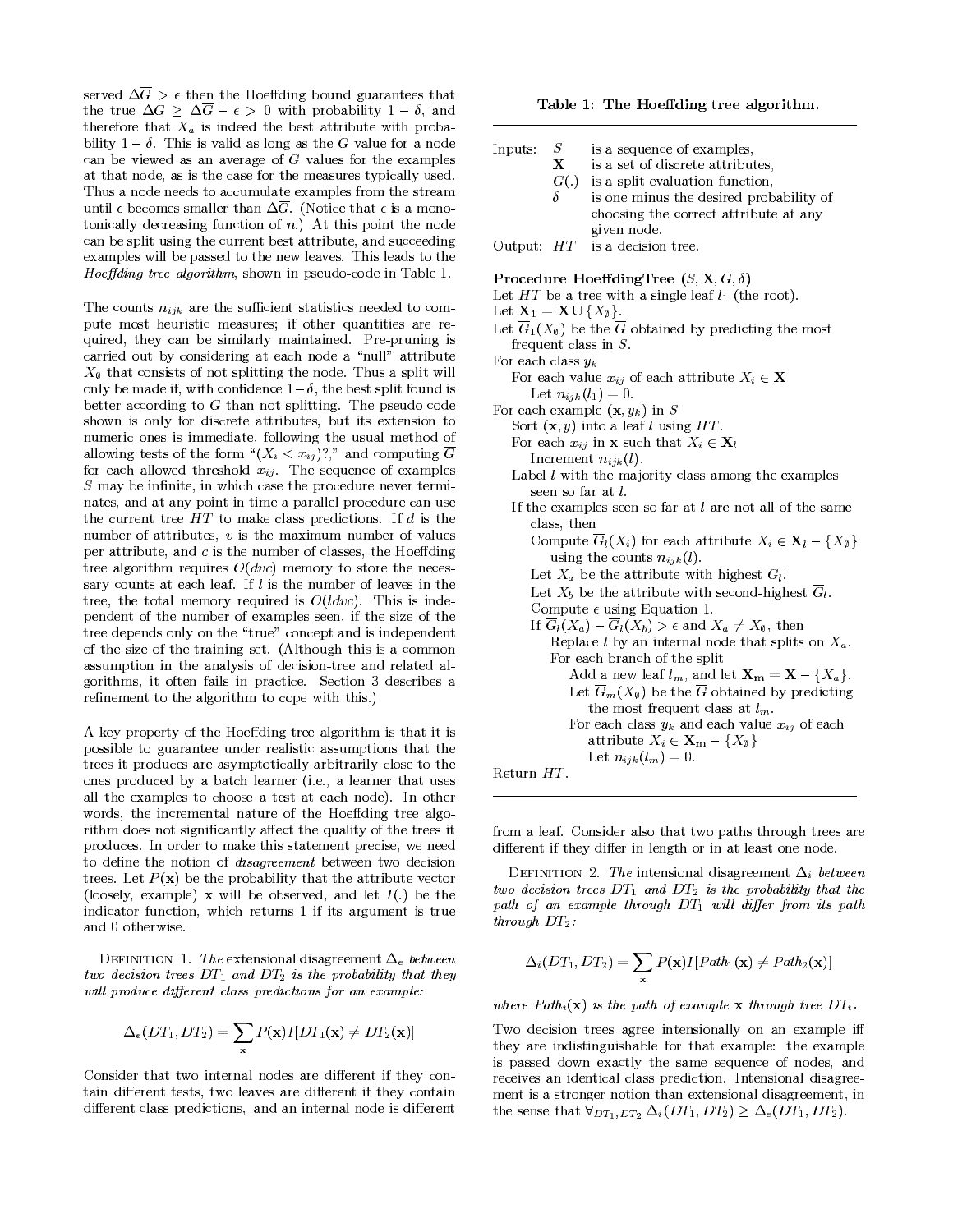Let  $p_i$  be the probability that an example that reaches level  $l$  in a decision tree falls into a leaf at that level. To simplify, we will assume that this probability is constant, i.e.,  $\forall_i p_i = p$ , where p will be termed the *leaf probability*. This is a realistic assumption, in the sense that it is typically approximately true for the decision trees that are generated in practice. Let  $HT_{\delta}$  be the tree produced by the Hoeffding tree algorithm with desired probability  $\delta$  given an infinite sequence of examples  $S$ , and  $DT_*$  be the asymptotic batch decision tree induced by choosing at each node the attribute with true greatest  $G$  (i.e., by using infinite examples at each node). Let  $E[\Delta_i (HT_\delta, DT_*)]$  be the expected value of  $\Delta_i(HT_\delta, DT_*)$ , taken over all possible infinite training sequences. We can then state the following result.

THEOREM 1. If  $HT_{\delta}$  is the tree produced by the Hoeffding tree algorithm with desired probability  $\delta$  given infinite examples (Table 1).  $DT_*$  is the asymptotic batch tree, and p is the leaf probability, then  $E[\Delta_i(HT_\delta, DT_*)] \leq \delta/p$ .

Proof. For brevity, we will refer to intensional disagreement simply as disagreement. Consider an example x that falls into a leaf at level  $l_h$  in  $HT_\delta$ , and into a leaf at level  $l_d$  in DT<sub>\*</sub>. Let  $l = \min\{l_h, l_d\}$ . Let  $\text{Path}_H(\mathbf{x}) = (N_1^H(\mathbf{x}), N_2^H(\mathbf{x}),$  $\ldots$ ,  $N_l^H(\mathbf{x})$  be x's path through  $HT_\delta$  up to level l, where  $N_i^H(\mathbf{x})$  is the node that **x** goes through at level i in  $HT_\delta$ , and similarly for  $Path_D(\mathbf{x})$ , x's path through  $DT_*$ . If  $l = l_h$ then  $N_l^H(\mathbf{x})$  is a leaf with a class prediction, and similarly for  $N_l^D(\mathbf{x})$  if  $l = l_d$ . Let  $I_i$  represent the proposition "Path $_H(\mathbf{x}) = \mathrm{Path}_D(\mathbf{x})$  up to and including level i," with  $I_0$  = True. Notice that  $P(l_h \neq l_d)$  is included in  $P(N_l^H(\mathbf{x}) \neq N_l^D(\mathbf{x})|I_{l-1})$ , because if the two paths have different lengths then one tree must have a leaf where the other has an internal node. Then, omitting the dependency of the nodes on x for brevity.

$$
P(\text{Path}_{H}(\mathbf{x}) \neq \text{Path}_{D}(\mathbf{x}))
$$
  
=  $P(N_1^H \neq N_1^D \lor N_2^H \neq N_2^D \lor ... \lor N_l^H \neq N_l^D)$   
=  $P(N_1^H \neq N_1^D | I_0) + P(N_2^H \neq N_2^D | I_1) + ...$   
+  $P(N_l^H \neq N_l^D | I_{l-1})$   
=  $\sum_{i=1}^l P(N_i^H \neq N_i^D | I_{i-1}) \leq \sum_{i=1}^l \delta = \delta l$  (2)

Let  $HT_{\delta}(S)$  be the Hoeffding tree generated from training sequence S. Then  $E[\Delta_i(HT_\delta, DT_*)]$  is the average over all infinite training sequences  $S$  of the probability that an example's path through  $HT_{\delta}(S)$  will differ from its path through  $DT_*$ :

$$
E[\Delta_i (HT_\delta, DT_*)]
$$
  
=  $\sum_{S} P(S) \sum_{\mathbf{x}} P(\mathbf{x}) I[\text{Path}_H(\mathbf{x}) \neq \text{Path}_D(\mathbf{x})]$   
=  $\sum_{\mathbf{x}} P(\mathbf{x}) P(\text{Path}_H(\mathbf{x}) \neq \text{Path}_D(\mathbf{x}))$   
=  $\sum_{i=1}^{\infty} \sum_{\mathbf{x} \in L_i} P(\mathbf{x}) P(\text{Path}_H(\mathbf{x}) \neq \text{Path}_D(\mathbf{x}))$  (3)

where  $L_i$  is the set of examples that fall into a leaf of  $DT_*$ at level  $i$ . According to Equation 2, the probability that an example's path through  $HT_{\delta}(S)$  will differ from its path through  $DT_*$ , given that the latter is of length i, is at most  $\delta i$  (since  $i \geq l$ ). Thus

$$
E[\Delta_i(HT_\delta, DT_*)] \leq \sum_{i=1}^{\infty} \sum_{\mathbf{x} \in L_i} P(\mathbf{x})(\delta i)
$$
  
= 
$$
\sum_{i=1}^{\infty} (\delta i) \sum_{\mathbf{x} \in L_i} P(\mathbf{x})
$$
 (4)

The sum  $\sum_{\mathbf{x}\in L_i} P(\mathbf{x})$  is the probability that an example **x** will fall into a leaf of  $DT_*$  at level i, and is equal to  $(1$  $p^{\lambda}$ <sup>i-1</sup>p, where p is the leaf probability. Therefore

$$
E[\Delta_i (HT_\delta, DT_*)]
$$
  
\n
$$
\leq \sum_{i=1}^{\infty} (\delta i) (1-p)^{i-1} p = \delta p \sum_{i=1}^{\infty} i (1-p)^{i-1}
$$
  
\n
$$
= \delta p \left[ \sum_{i=1}^{\infty} (1-p)^{i-1} + \sum_{i=2}^{\infty} (1-p)^{i-1} + \cdots \right]
$$
  
\n
$$
+ \sum_{i=k}^{\infty} (1-p)^{i-1} + \cdots \right]
$$
  
\n
$$
= \delta p \left[ \frac{1}{p} + \frac{1-p}{p} + \cdots + \frac{(1-p)^{k-1}}{p} + \cdots \right]
$$
  
\n
$$
= \delta \left[ 1 + (1-p) + \cdots + (1-p)^{k-1} + \cdots \right]
$$
  
\n
$$
= \delta \sum_{i=0}^{\infty} (1-p)^i = \frac{\delta}{p}
$$
(5)

This completes the demonstration of Theorem 1.  $\Box$ 

An immediate corollary of Theorem 1 is that the expected extensional disagreement between  $HT_{\delta}$  and  $DT_{*}$  is also asymptotically at most  $\delta/p$  (although in this case the bound is much looser). Another corollary (whose proof we omit here in the interests of space) is that there exists a subtree of the asymptotic batch tree such that the expected disagreement between it and the Hoeffding tree learned on finite data is at most  $\delta/p$ . In other words, if  $\delta/p$  is small then the Hoeffding tree learned on finite data is very similar to a subtree of the asymptotic batch tree. A useful application of Theorem 1 is that, instead of  $\delta$ , users can now specify as input to the Hoeffding tree algorithm the maximum expected disagreement they are willing to accept, given enough examples for the tree to settle. The latter is much more meaningful, and can be intuitively specified without understanding the workings of the algorithm or the Hoeffding bound. The algorithm will also need an estimate of  $p$ , which can easily be obtained (for example) by running a conventional decision tree learner on a manageable subset of the data. How practical are these bounds? Suppose that the best and second-best attribute differ by 10% (i.e.,  $\epsilon/R = 0.1$ ). Then, according to Equation 1, ensuring  $\delta = 0.1\%$  requires 380 examples, and ensuring  $\delta = 0.0001\%$  requires only 345 additional examples. An exponential improvement in  $\delta$ , and therefore in expected disagreement, can be obtained with a linear increase in the number of examples. Thus, even with very small leaf probabilities (i.e., very large trees), very good agreements can be obtained with a relatively small number of examples per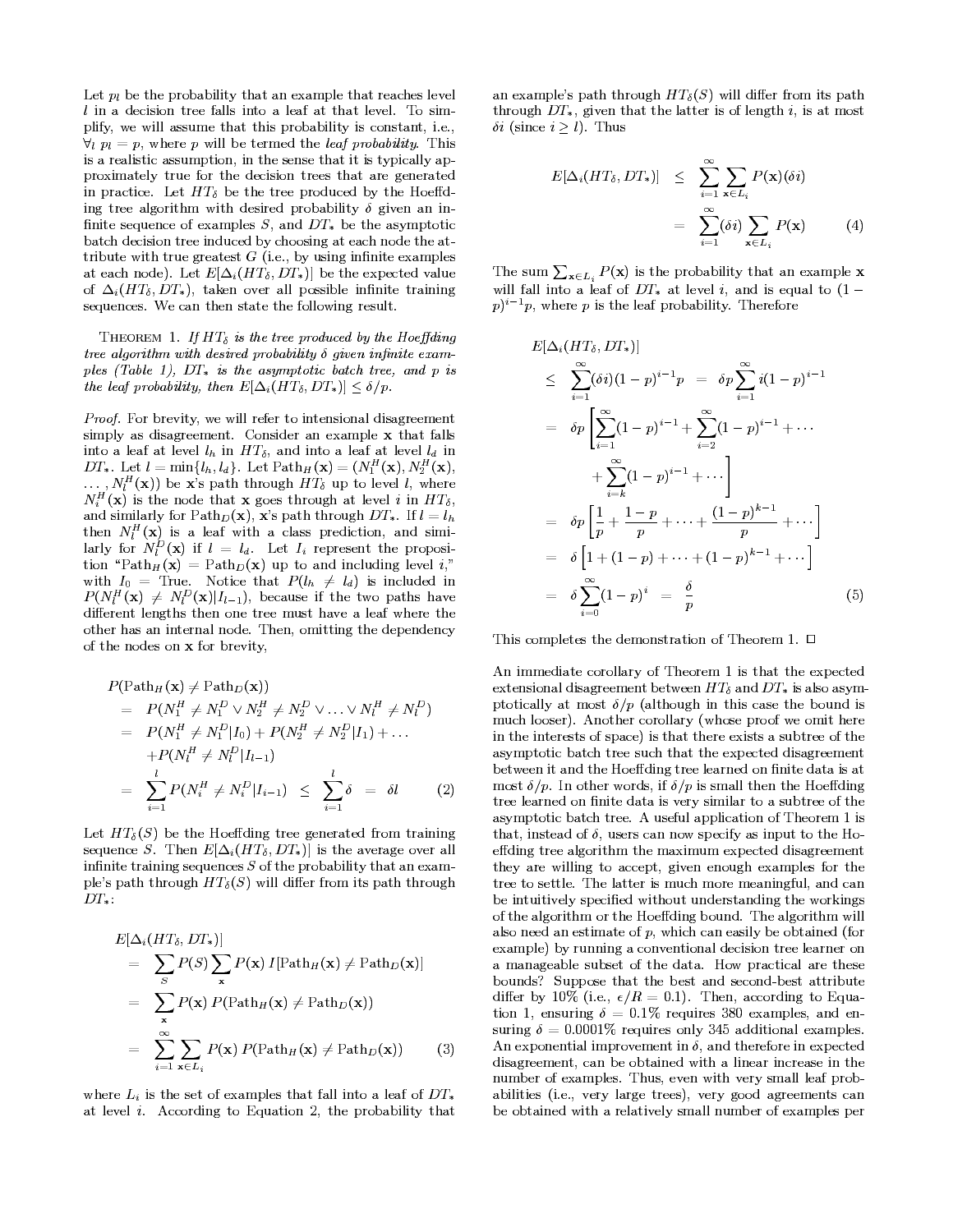node. For example, if  $p = 0.01\%$ , an expected disagreement of at most 1% can be guaranteed with 725 examples per node. If  $p = 1\%$ , the same number of examples guarantees a disagreement of at most 0.01%.

#### THE VFDT SYSTEM 3.

We have implemented a decision-tree learning system based on the Hoeffding tree algorithm, which we call VFDT (Very **Fast Decision Tree learner). VFDT allows the use of either** information gain or the Gini index as the attribute evaluation measure. It includes a number of refinements to the algorithm in Table 1:

- Ties. When two or more attributes have very similar  $G$ 's, potentially many examples will be required to decide between them with high confidence. This is presumably wasteful, because in this case it makes little difference which attribute is chosen. Thus VFDT can optionally decide that there is effectively a tie and split on the current best attribute if  $\Delta \overline{G} < \epsilon < \tau$ , where  $\tau$ is a user-specified threshold.
- $G$  computation. The most significant part of the time cost per example is recomputing  $G$ . It is inefficient to recompute  $G$  for every new example, because it is unlikely that the decision to split will be made at that specific point. Thus VFDT allows the user to specify a minimum number of new examples  $n_{min}$  that must be accumulated at a leaf before  $G$  is recomputed. This effectively reduces the global time spent on  $G$  computations by a factor of  $n_{min}$ , and can make learning with VFDT nearly as fast as simply classifying the training examples. Notice, however, that it will have the effect of implementing a smaller  $\delta$  than the one specified by the user, because examples will be accumulated beyond the strict minimum required to choose the correct attribute with confidence  $1 - \delta$ . (This increases the time required to build a node, but our experiments show that the net effect is still a large speedup.) Because  $\delta$  shrinks exponentially fast with the number of examples, the difference could be large, and the  $\delta$  input to VFDT should be correspondingly larger than the target.
- Memory. As long as VFDT processes examples faster than they arrive, which will be the case in all but the most demanding applications, the sole obstacle to learning arbitrarily complex models will be the finite RAM available. VFDT's memory use is dominated by the memory required to keep counts for all growing leaves. If the maximum available memory is ever reached, VFDT deactivates the least promising leaves in order to make room for new ones. If  $p_i$  is the probability that an arbitrary example will fall into leaf  $l$ , and  $e_l$  is the observed error rate at that leaf, then  $p_{i}e_{i}$  is an upper bound on the error reduction achievable by refining the leaf.  $p_l e_l$ for a new leaf is estimated using the counts at the parent for the corresponding attribute value. The least promising leaves are considered to be the ones with the lowest values of  $p_{l}e_{l}$ . When a leaf is deactivated, its memory is freed, except for a single number required to keep track of  $p_{l}e_{l}$ . A leaf can then be reactivated if it becomes more promising than currently active leaves.

This is accomplished by, at regular intervals, scanning through all the active and inactive leaves, and replacing the least promising active leaves with the inactive ones that dominate them.

- Poor attributes. Memory usage is also minimized by dropping early on attributes that do not look promising. As soon as the difference between an attribute's  $G$  and the best one's becomes greater than  $\epsilon$ , the attribute can be dropped from consideration, and the memory used to store the corresponding counts can be freed.
- Initialization. VFDT can be initialized with the tree produced by a conventional RAM-based learner on a small subset of the data. This tree can either be input as is, or over-pruned to contain only those nodes that VFDT would have accepted given the number of examples at them. This can give VFDT a "head start" that will allow it to reach the same accuracies at smaller numbers of examples throughout the learning curve.
- **Rescans.** VFDT can rescan previously-seen examples. This option can be activated if either the data arrives slowly enough that there is time for it, or if the dataset is finite and small enough that it is feasible to scan it multiple times. This means that VFDT need never grow a smaller (and potentially less accurate) tree than other algorithms because of using each example only once.

The next section describes an empirical study of VFDT. where the utility of these refinements is evaluated.

#### **EMPIRICAL STUDY**  $\mathbf{4}$ .

#### 4.1 Synthetic data

A system like VFDT is only useful if it is able to learn more accurate trees than a conventional system, given similar computational resources. In particular, it should be able to use to advantage the examples that are beyond a conventional system's ability to process. In this section we test this empirically by comparing VFDT with C4.5 release 8 [15] on a series of synthetic datasets. Using these allows us to freely vary the relevant parameters of the learning process. In order to ensure a fair comparison, we restricted the two systems to using the same amount of RAM. This was done by setting VFDT's "available memory" parameter to 40MB, and giving C4.5 the maximum number of examples that would fit in the same memory (100k examples).<sup>3</sup> VFDT used information gain as the  $G$  function. Fourteen concepts were used for comparison, all with two classes and 100 binary attributes. The concepts were created by randomly generating decision trees as follows. At each level after the first three, a fraction  $f$  of the nodes was replaced by leaves; the rest became splits on a random attribute (that had not been used yet on a path from the root to the node being considered). When the decision tree reached a depth of 18, all the remaining growing nodes were replaced with leaves. Each leaf was randomly assigned a class. The size of the resulting concepts ranged from 2.2k leaves to 61k leaves with a median of 12.6k. A stream of training examples was then

<sup>&</sup>lt;sup>3</sup>VFDT occasionally grew slightly beyond 40MB because the limit was only enforced on heap-allocated memory. C4.5 always exceeded 40MB by the size of the unpruned tree.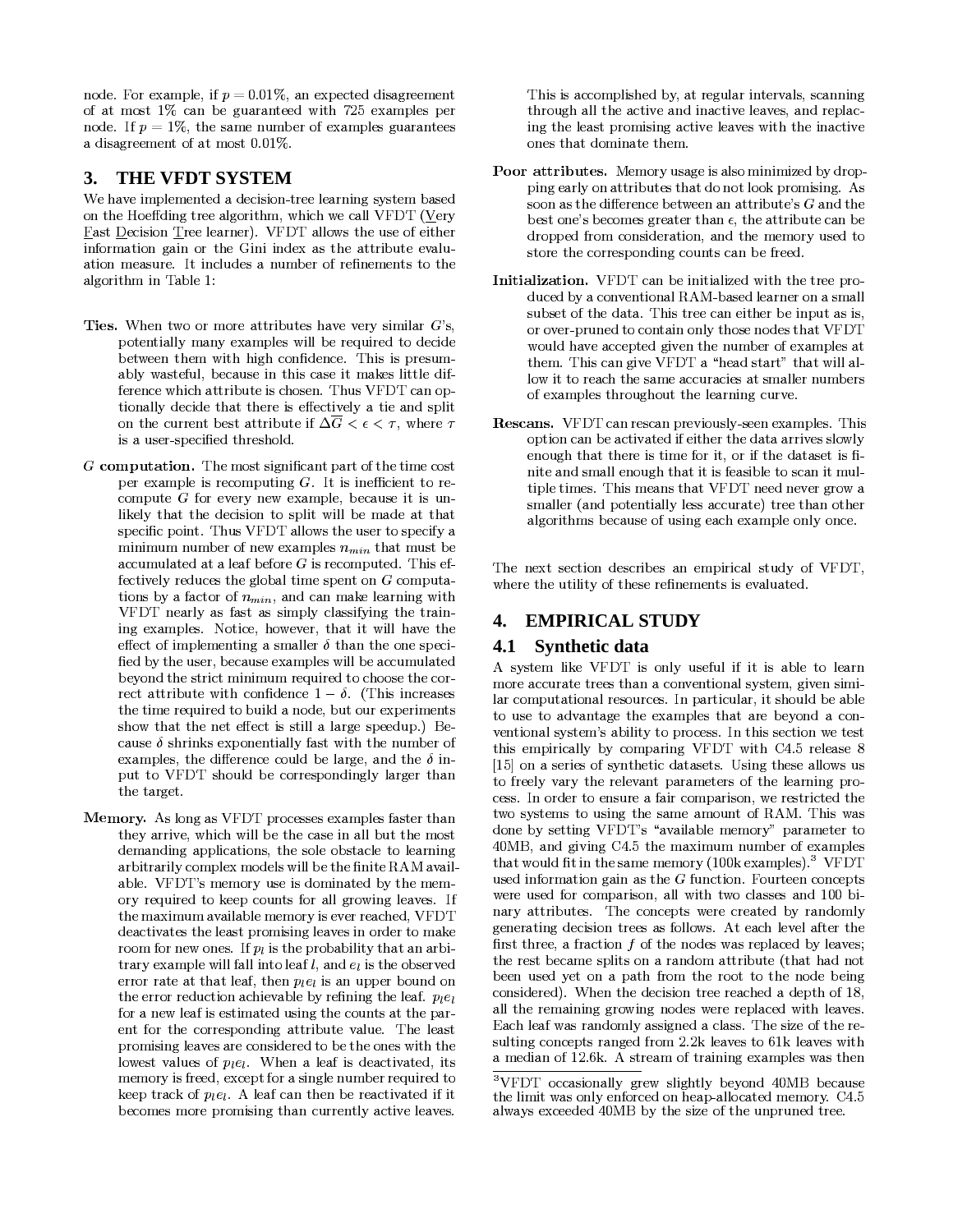generated by sampling uniformly from the instance space, and assigning classes according to the target tree. We added various levels of class and attribute noise to the training examples, from 0 to 30%.<sup>4</sup> (A noise level of  $n\%$  means that each class/attribute value has a probability of  $n\%$  of being reassigned at random, with equal probability for all values, including the original one.) In each run, 50k separate examples were used for testing. C4.5 was run with all default settings. We ran our experiments on two Pentium 6/200 MHz, one Pentium II/400 MHz, and one Pentium III/500 MHz machine, all running Linux.

Figure 1 shows the accuracy of the learners averaged over all the runs. VFDT was run with  $\delta = 10^{-7}$ ,  $\tau = 5\%$ ,  $n_{min} = 200$ , no leaf reactivation, and no rescans. VFDTboot is VFDT bootstrapped with an over-pruned version of the tree produced by C4.5. C4.5 is more accurate than VFDT up to 25k examples, and the accuracies of the two systems are similar in the range from 25k to 100k examples (at which point C4.5 is unable to consider further examples). Most significantly, VFDT is able to take advantage of the examples after 100k to greatly improve accuracy (88.7%) for VFDT and 88.8% for VFDT-boot, vs. 76.5% for C4.5). C4.5's early advantage comes from the fact it reuses examples to make decisions on multiple levels of the tree it is inducing, while VFDT uses each example only once. As expected, VFDT-boot's initialization lets it achieve high accuracy more quickly than without it. However, VFDT-boot's performance is surprising in that its accuracy is much higher than C4.5's at 100k examples, when VFDT-boot has not seen any examples that C4.5 did not. An explanation for this is that many of the experiments reported in Figure 1 contained noise, and, as Catlett [2] showed, over-pruning can be very effective at reducing overfitting in noisy domains.

Figure 2 shows the average number of nodes in the trees induced by each of the learners. Notice that VFDT and VFDT-boot induce trees with similar numbers of nodes, and that both achieve greater accuracy with far fewer nodes than C4.5. This suggests that using VFDT can substantially increase the comprehensibility of the trees induced relative to C4.5. It also suggests that VFDT is less prone than C4.5 to overfitting noisy data.

Figure 3 shows how the algorithms respond to noise. It compares four runs on the same concept (with 12.6k leaves), but with increasing levels of noise added to the training examples. C4.5's accuracy reports are for training sets with 100k examples, and VFDT and VFDT-boot's are for training sets of 20 million examples. VFDT's advantage compared to C4.5 increases with the noise level. This is further evidence that use of the Hoeffding bound is an effective pruning method.



Figure 1: Accuracy as a function of the number of training examples.



Figure 2: Tree size as a function of the number of training examples.



Figure 3: Accuracy as a function of the noise level.

<sup>&</sup>lt;sup>4</sup>The exact concepts used were, in the form  $(f, f)$ noise level,  $#nodes, \#leaves$ . (0.15, 0.10, 74449, 37225), (0.15,  $0.10, 13389, 6695, (0.17, 0.10, 78891, 39446), (0.17, 0.10, 93391, 46696), (0.25, 0.00, 25209, 12605), (0.25, 0.20, 25209, 12605), (0.25, 0.20, 25209, 12605), (0.25, 0.30, 25209, 12605), (0.25, 0.00, 15917, 7959),$  $(0.25, 0.10, 31223, 15612), (0.25, 0.15, 16781, 8391), (0.25,$ 0.20, 4483, 2242), (0.28, 0.10, 122391, 61196), (0.28, 0.10, 6611, 3306), (0.25, 0.10, 25209, 12605). The last set of parameters was also used as the basis for the lesion studies reported below.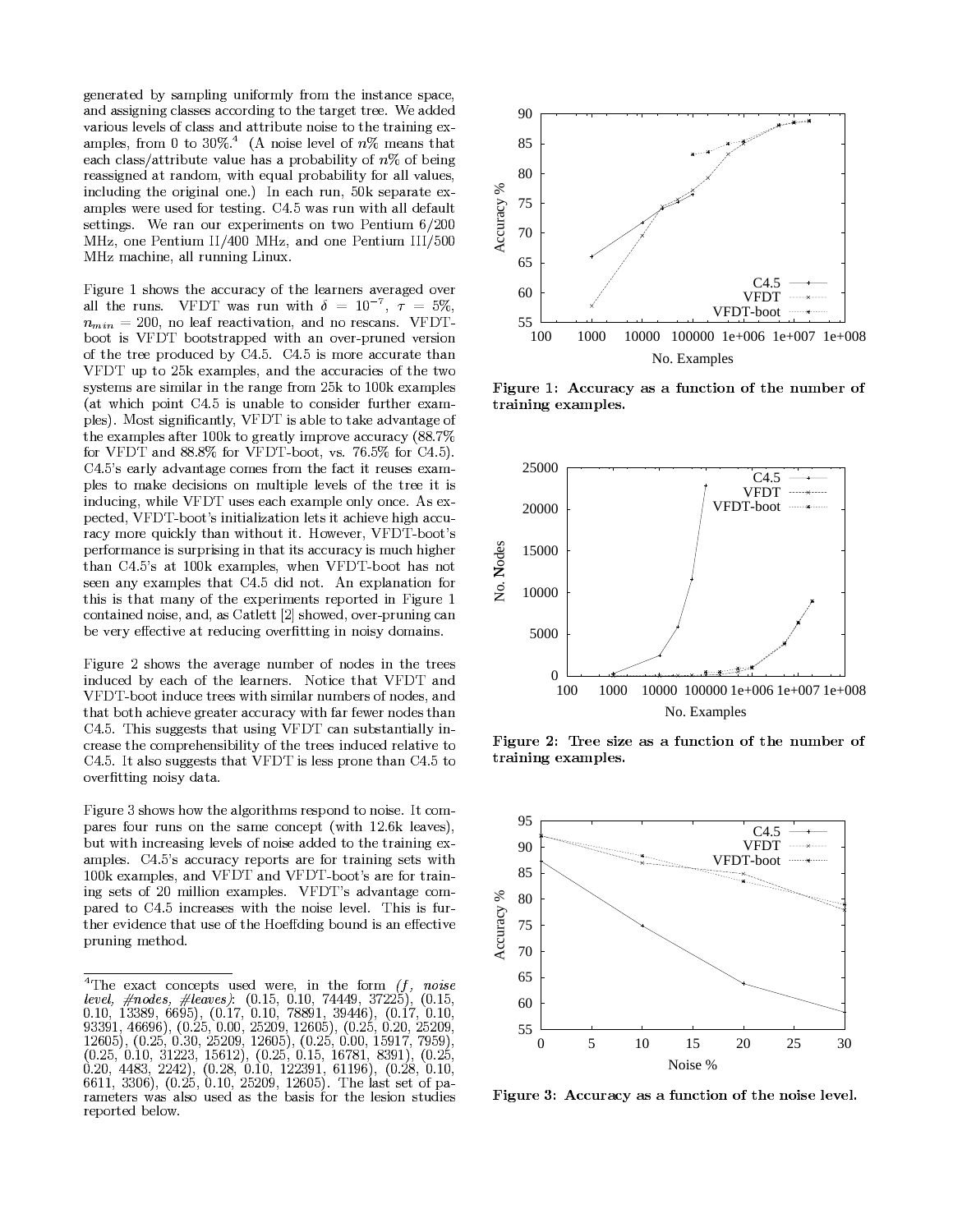$\blacksquare$ eo ph`q]m^c]ra <sup>s</sup> tui <sup>i</sup> gdag `h]m]m^cag cdhvw xy\$me]ca s9uc9za{ oe'a haar in aandaan in aanhii ah aan in aan in aan in aan in 1970. In 1970 waa waxaa ka madaxaa ka madaxaa ka madaxaa ka madaxaa ka madaxaa ka madaxaa ka madaxaa ka madaxaa ka madaxaa ka madaxaa ka madaxaa ka madaxaa ka m  $\bm{z}$  eggs en die staan ook die stad begin die stad begin die stad begin die stad begin die stad begin die stad begin die stad begin die stad begin die stad begin die stad begin die stad begin die stad begin die stad beg eo\ veSzagg a`gdhmG}9b <sup>s</sup> ~Sem,apa`qkemkalgc]rakem{ carav shows the second control of the second control of the second control of the second control of the second control of the second control of the second control of the second control of the second control of the second c kemkalgcaaj rajon ja pazamagcaaj kemkalgcaaj kemalgcaaj kemalgcaaj kemalgcaaj kemalgcaaj kemalgcaaj kemalgcaaj hell'engel and an and a complete the control of the control of the control of the control of the control of the control of the control of the control of the control of the control of the control of the control of the contr  $\mathcal{P}$  , and it is a strong for  $\mathcal{P}$  in  $\mathcal{P}$  in  $\mathcal{P}$  in  $\mathcal{P}$ hmv $\bf r$  even a control of the control of the control of the control of the control of the control of the control of the control of the control of the control of the control of the control of the control of the control of `a^h`viacceo9gda%c]raeo gda%\_mva`iq]m^&kemkalg s%d]cc\_^{ ^acg c%gdhggdaqfe\_iv,gha^e ev
hvphmgh^aeoapam,j%e`a g in the contract of the contract of the contract of the contract of the contract of the contract of the contract of the contract of the contract of the contract of the contract of the contract of the contract of the cont

and a second contract the contract of  $\alpha$  is a second contract of  $\alpha$  in  $\alpha$  $\mathcal{M}$ manhig académie avak sa s  $\mathcal{M}$ ma $\mathcal{M}$ ma $\mathcal{M}$ lhcc $\bar{z}$ m is the s  $\bar{z}$  experimental extensive linear properties of  $\bar{z}$ lecac in the failure of the failure of the failure of the failure of the failure of the failure of the failure `ahvSanhj%liaco`ejgda <sup>x</sup> <sup>s</sup> <sup>~</sup> <sup>|</sup>x <sup>s</sup> <sup>w</sup> <sup>x</sup> |? <sup>~</sup> x |9w <sup>x</sup> <sup>~</sup> vhghcag o`ejva je je za začelo za začelo za začelo za začelo za začelo za začelo za začelo za začelo za začelo za zače cakemvcg elie kaccagataj&smPegdaj&smPegdaj&smPegdaj&smPegdaj&smPegdaj&smPegdaj&smPegdaj&smPegdaj&smPegdaj&smPe hze\_ghmSe`va`eo9j%h^m]g\_vaiaccgdhm]ml\_gg ]j%a s%mgda chj and s and s and s and s and s and s and s and s are constructed with a second construction of the construction of the construction of the construction of the construction of the construction of the construction of the anhijiac international care called the case of the case of the case of the case of the case of the case of the

 $\blacksquare$ iigida xiwaama $\blacksquare$ ii avw xj avw xiwaama $\blacksquare$ empanhiida x s  $\blacksquare$ x <sup>s</sup> <sup>w</sup> <sup>x</sup> <sup>|</sup> <sup>~</sup> x <sup>|</sup>w <sup>x</sup> <sup>~</sup> kemkalg s9\ ]^\_`a~kej%lh`ac\ Ghmv}9b <sup>s</sup> ~emgd]c9vhghcag s?\ j%hac9l`e^`acc9epa` gdaamg ]`a vhghcag <sup>|</sup> z\_gza^]mc g ehcqj%lg eg ahog a`w xj%]i i]emanhj%liac keman and the state of the second control and the second control of the second control of the second control of the second control of the second control of the second control of the second control of the second control of  $\mathbf{v}$  e e  $\mathbf{v}$  expected by the contract of the contract of the contract of the contract of the contract of the contract of the contract of the contract of the contract of the contract of the contract of the contrac hmv]mv\_kavP <sup>w</sup> <sup>s</sup> Siahpac smgdamah`o\_g\_`afa%lihm g experimentally define the change  $\mathcal{G}$  in  $\mathcal{G}$  and  $\mathcal{G}$  and  $\mathcal{G}$  change change change change change change change change change change change change change change change change change change change change z]ii ]emceo anhj%liac <sup>s</sup>

### **4.2 Lesion studies**

aceo iaceo iaceo iaceo iaceo iaceo iaceo iaceo iaceo iaceo iaceo iaceo iaceo iaceo iaceo iaceo iaceo iaceo iac g ]pamacceocej%a%eo9gda%kej%lemamg chmvPlh`hj%ag a`ceo9gda  $\overline{\phantom{a}}$ s9. Ioanna ajas $\overline{\phantom{a}}$ emgda <sup>x</sup> <sup>s</sup> <sup>~</sup> |9x <sup>s</sup> <sup>x</sup> <sup>x</sup> |9 <sup>~</sup> x |w <sup>x</sup> <sup>~</sup> vhg hcag s%ghice&cdefch  $z$  , the set equal of  $z$  experiments of the set of the set of the set of the set of the set of the set of the set of the set of the set of the set of the set of the set of the set of the set of the set of the set of the g aal  $\alpha$  aal  $\alpha$  aal  $\alpha$  . In all  $\alpha$  is  $\alpha$  and  $\alpha$  is  $\alpha$  s  $\alpha$  and  $\alpha$ uiipate and the second contract of the second contract of the second contract of the second contract of the second contract of the second contract of the second contract of the second contract of the second contract of the ¢£¤¥ ¦ <sup>x</sup> <sup>x</sup> |meiaho`ahkg ]phg ]em|hmvGme`ackhmc s§}9b <sup>s</sup> <sup>~</sup> veach and  $\alpha$  if and  $\alpha$  in the case of the caganonical case of the cagonomic interest  $\alpha$ hzia&g eP\_cahvv]g ]emhivhghg ePc]^m]khmg iq,]j%l`epahkk\_{  $\mathbf{h}$  is a good angle at  $\mathbf{h}$  is a good academized academized academized academized academized academized ac j hajaan ja kategoria ka jaar 1980 ka ja hamaan ja hamaan ja hamaan ja hamaan ja hamaan ja hamaan ja hamaan ja legdac]ra&gdhg%gd]c%]c%z akh\_ca]gdhc%v]ª%k\_igqPepa`kej%]m^ gdal <sup>e</sup> e`9ief{ kemvamkavak]c]emc}9b <sup>s</sup> ~j%hvamah`9]g c9iahpac <sup>s</sup>

mgda`aj%h]mva`9eo gdaiac]emcg\_v]ac9\ Pfhc`\_m%em%gda $x$  ,  $x$  ,  $x$  ,  $x$  ,  $x$  ,  $x$  ,  $x$  ,  $x$  ,  $x$  ,  $x$  ,  $x$  ,  $x$  ,  $x$  ,  $x$  ,  $x$  ,  $x$  ,  $x$  $\theta^{00}$  as leaf recativation and no researce  $W_2$  and \_hg avPgdaaakg%eov]chzi ]m^g ]ac |cegdhg%\ ve ac%meg j ahma $\mathbf{g}$  and  $\mathbf{g}$  is a complete  $\mathbf{g}$  is a complete  $\mathbf{g}$  of  $\mathbf{g}$ 



→ ¾»½ ¿?³½ ²±³S·¾¼?·³Á?½ <sup>Ä</sup>



®¯°±?²³SÅ?µÆ®Ç&Ƚ ²¸¯¼?³ÉG¾¼GÊ <sup>Ë</sup> ÌPÀP¯ <sup>Â</sup> <sup>Â</sup> ¯¾¼³Ã?¸ÀSÁ9³ <sup>º</sup> <sup>Ä</sup>



®¯°±?²³Ë?µÍÎ9³·½¾»9¯ ¼?¯ <sup>½</sup> ¯¸Â ¯ <sup>Ï</sup> ¯ ¼°Æ®Ç&È\$Я <sup>½</sup> ¿PÑ´ Ä Å%Я <sup>½</sup> ¿ та участь на тому участь на тому участь на тому участь на тому участь на тому участь на тому участь на тому уч

t da kemalaga x s w  $\alpha$  s w  $\alpha$  w  $\alpha$  w  $\alpha$  and  $\alpha$  we have  $\alpha$  and  $\alpha$  if  $\alpha$  escape  $\alpha$  escape  $\alpha$  escape  $\alpha$  . hgql]khi iqahcq|9hmv]c%meg]mki\_vav]mPgda^`hldPg eShpe]v ezck\_`]m^gdag `amv?sda%ezca`pavhkk\_`hk]acoe`gd]ckem{ kalagfa $\sim$  . The second contract of the second contract of the second contract of the second contract of the second contract of the second contract of the second contract of the second contract of the second contract of  $\sim$   $\sim$   $\sim$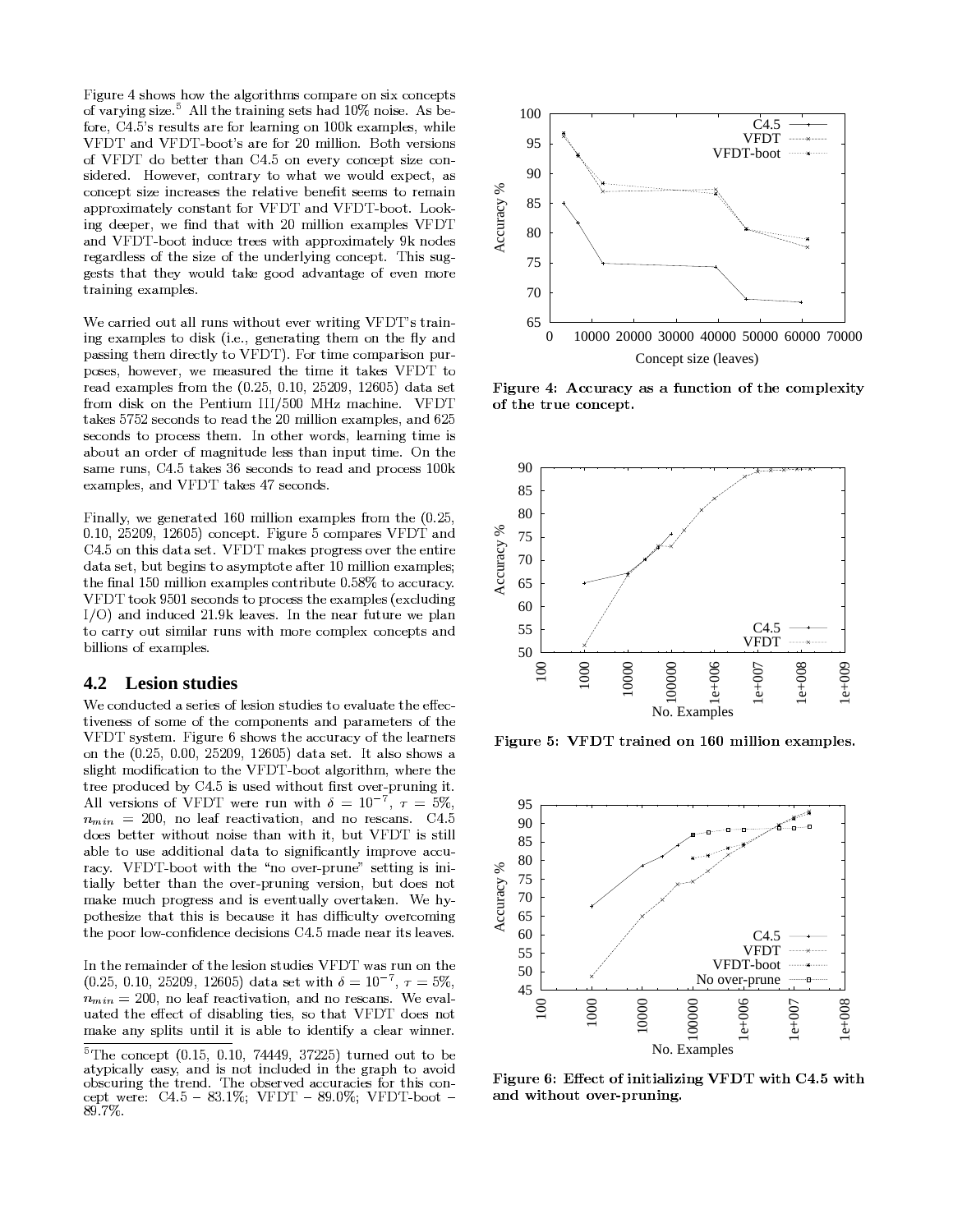We conducted two runs, holding all parameters constant except that the second run never split with a tie. Without ties VFDT induced a tree with only 65 nodes and 72.9% accuracy, compared to 8k nodes and 86.9% accuracy with ties. VFDT-boot without ties produced 805 nodes and 83.3% accuracy, compared to 8k nodes and 88.5% accuracy with ties. We also carried out two runs holding all parameters constant except  $n_{min}$ , the number of new examples that must be seen at a node before  $G$ 's are recomputed. The first run recomputed G every 200 examples  $(n_{min} = 200)$ , and the second did it for every example  $(n_{min} = 1)$ . Doing the G computations for every example, VFDT gained 1.1% accuracy and took 3.8 times longer to run. VFDT-boot lost 0.9% accuracy and took 3.7 times longer. Both learners induced about 5% more nodes with the more frequent  $G$  computations. We then carried out two runs holding all parameters but VFDT's memory limit constant. The first run was allowed 40 MB of memory; the second was allowed 80 MB. VFDT and VFDT-boot both induced 7.8k more nodes with the additional memory, which improved VFDT's accuracy by 3.0% and VFDT-boot's by 3.2%. Finally, we carried out two runs holding all parameters but  $\delta$  constant. The first run had a delta of  $10^{-2}$ , and the second had a delta of  $10^{-7}$ . With the lower  $\delta$ , VFDT and VFDT-boot both induced about 30% fewer nodes than with the higher one. VFDT's accuracy was 2.3% higher and VFDT-boot's accuracy was 1.0% higher with the lower  $\delta$ .

#### 4.3 Web data

We are currently applying VFDT to mining the stream of Web page requests emanating from the whole University of Washington main campus. The nature of the data is described in detail in [23]. In our experiments so far we have used a one-week anonymized trace of all the external web accesses made from the university campus. There were 23,000 active clients during this one-week trace period, and the entire university population is estimated at 50,000 people (students, faculty and staff). The trace contains 82.8 million requests, which arrive at a peak rate of 17,400 per minute. The size of the compressed trace file is about 20 GB.<sup>6</sup> Each request is tagged with an anonymized organization ID that associates the request with one of the 170 organizations (colleges, departments, etc.) within the university. One purpose this data can be used for is to improve Web caching. The key to this is predicting as accurately as possible which hosts and pages will be requested in the near future, given recent requests. We applied decisiontree learning to this problem in the following manner. We split the campus-wide request log into a series of equal time slices  $T_0, T_1, \ldots, T_t, \ldots$ ; in the experiments we report, each time slice is an hour. For each organization  $O_1, O_2, \ldots, O_i$ ,  $\ldots$ ,  $O_{170}$  and each of the 244k hosts appearing in the logs  $H_1, \ldots, H_j, \ldots, H_{244k}$ , we maintain a count of how many times the organization accessed the host in the time slice,  $C_{ijt}$ . We discretize these counts into four buckets, representing "no requests," " $1 - 12$  requests," " $13 - 25$  requests" and "26 or more requests." Then for each time slice and host accessed in that time slice  $(T_t, H_i)$  we generate an example with attributes t mod 24,  $C_{1,jt}, \ldots, C_{ijt}, \ldots C_{170,jt}$ 



Figure 7: Performance on Web data.

and class 1 if  $H_i$  is requested in time slice  $T_{t+1}$  and 0 if it is not. This can be carried out in real time using modest resources by keeping statistics on the last and current time slices  $C_{t-1}$  and  $C_t$  in memory, only keeping counts for hosts that actually appear in a time slice (we never needed more than 30k counts), and outputting the examples for  $C_{t-1}$  as soon as  $C_t$  is complete. Using this procedure we obtained a dataset containing 1.89 million examples, 61.1% of which were labeled with the most common class (that the host did not appear again in the next time slice).

Testing was carried out on the examples from the last day (276,230 examples). VFDT was run with  $\delta = 10^{-7}$ ,  $\tau = 5\%$ , and  $n_{min} = 200$ . All runs were carried out on a 400 MHz Pentium machine. A decision stump (a decision tree with only one node) obtains 64.2% accuracy on this data. The decision stump took 1277 seconds to learn, and VFDT took 1450 seconds to do one pass over the training data (after being initialized with C4.5's over-pruned tree). The majority of this time (983 seconds) was spent reading data from disk. The bootstrap run of C4.5 took 2975 seconds to learn on a subsample of 74.5k examples (as many as would fit in 40 MB of RAM) and achieved 73.3% accuracy. Thus VFDT learned faster on 1.61 million examples than C4.5 did on 75k. We also used a machine with 1 GB of RAM to run C4.5 on the entire 1.61 million training examples; the run took 24 hours and the resulting tree was 75% accurate. Figure 7 shows VFDT-boot's performance on this dataset, using 1 GB of RAM. We extended VFDT's run out to 4 million examples by rescanning. The  $x$  axis shows the number of examples presented to VFDT after the C4.5 bootstrap phase was complete. Accuracy improves steadily as more examples are seen. VFDT is able to achieve accuracy similar to C4.5's in a small fraction of the time. Further, C4.5's memory requirements and batch nature will not allow it to scale to traces much larger than a week, while VFDT can easily incorporate data indefinitely. The next step is to apply VFDT to predicting page requests from a given host. We also plan to address issues related to time-changing behavior and then set VFDT running permanently, learning and relearning as dictated by the data stream.

<sup>&</sup>lt;sup>6</sup>This log is from May 1999. Traffic in May 2000 was double this size; a one-week log was approximately 50 GB compressed.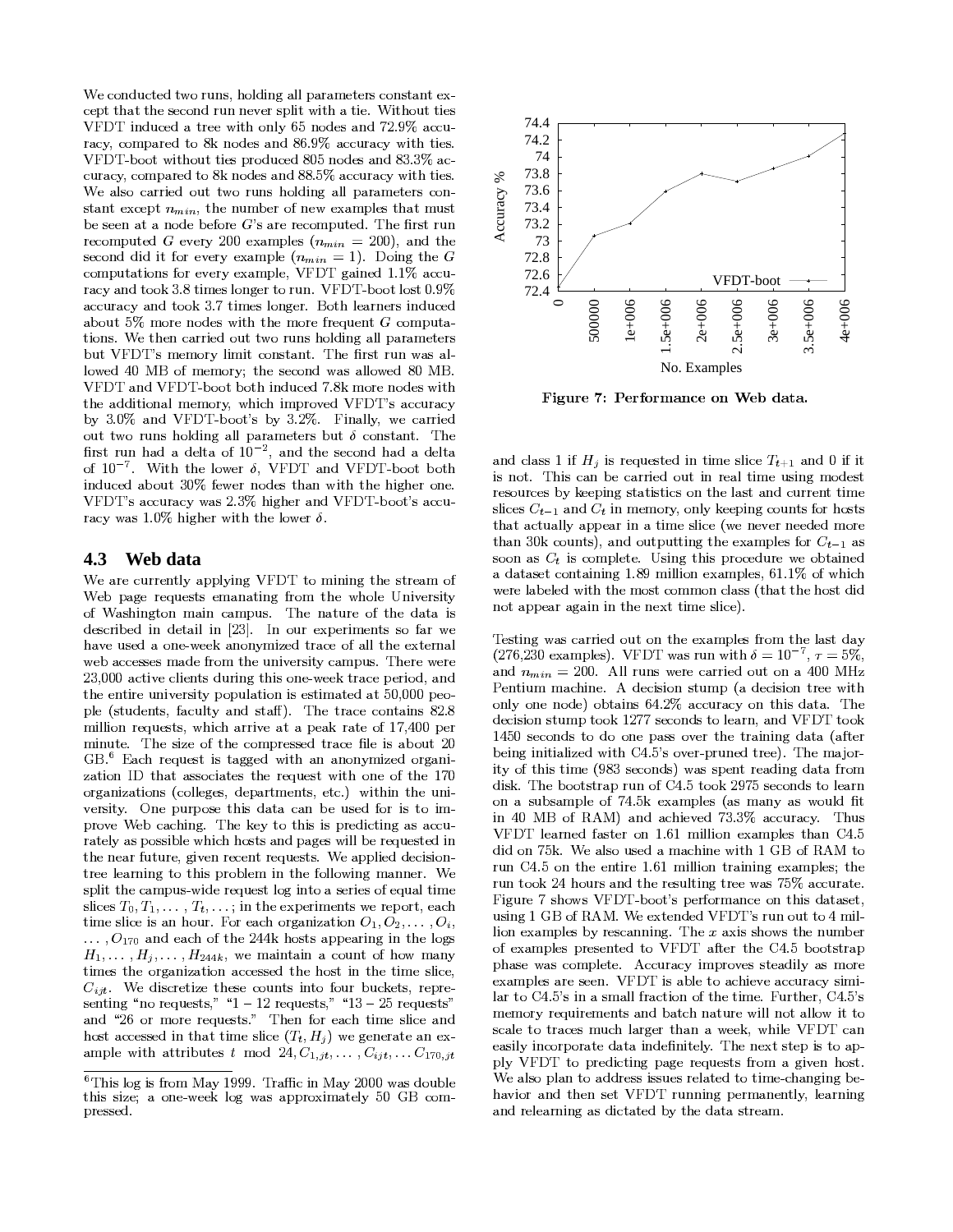#### **RELATED WORK** 5.

Previous work on mining large databases using subsampling methods includes the following. Catlett [2] proposed several heuristic methods for extending RAM-based batch decisiontree learners to datasets with up to hundreds of thousands of examples. Musick, Catlett and Russell [13] proposed and tested (but did not implement in a learner) a theoretical model for choosing the size of subsamples to use in comparing attributes. Maron and Moore [9] used Hoeffding bounds to speed selection of instance-based regression models via cross-validation (see also [12]). Gratch's Sequential ID3 [6] used a statistical method to minimize the number of examples needed to choose each split in a decision tree. (Sequential ID3's guarantees of similarity to the batch tree were much looser than those derived here for Hoeffding trees, and it was only tested on repeatedly sampled small datasets.) Gehrke et al.'s BOAT [5] learned an approximate tree using a fixed-size subsample, and then refined it by scanning the full database. Provost et al. [14] studied different strategies for mining larger and larger subsamples until accuracy (apparently) asymptotes. In contrast to systems that learn in main memory by subsampling, systems like SLIQ [10] and SPRINT [17] use all the data, and concentrate on optimizing access to disk by always reading examples (more precisely, attribute lists) sequentially. VFDT combines the best of both worlds, accessing data sequentially and using subsampling to potentially require much less than one scan, as opposed to many. This allows it to scale to larger databases than either method alone. VFDT has the additional advantages of being incremental and anytime: new examples can be quickly incorporated as they arrive, and a usable model is available after the first few examples and then progressively refined.

As mentioned previously, there is a large literature on incremental learning, which space limitations preclude reviewing here. The system most closely related to ours is Utgoff's [20] ID5R (extended in [21]). ID5R learns the same tree as ID3 (a batch method), by restructuring subtrees as needed. While its learning time is linear in the number of examples, it is worst-case exponential in the number of attributes. On the simple, noise-free problems it was tested on, it was much slower than ID3; noise would presumably aggravate this. Thus ID5R does not appear viable for learning from high-speed data streams.

A number of efficient incremental or single-pass algorithms for KDD tasks other than supervised learning have appeared in recent years (e.g., clustering [4] and association rule mining [19]). A substantial theoretical literature on online algorithms exists (e.g.,  $[8]$ ), but it focuses on weak learners (e.g., linear separators), because little can be proved about strong ones like decision trees.

#### **FUTURE WORK** 6.

We plan to shortly compare VFDT with SPRINT/SLIQ. VFDT may outperform these even in fully disk-resident datasets, because it can learn in less than one scan while the latter require multiple scans, and the dominant component of their cost is often the time required to read examples from disk multiple times. VFDT's speed and anytime character make it ideal for interactive data mining; we plan to also study its application in this context (see [18]). Other directions for future work include: further developing the application of VFDT to Web log data; studying other applications of VFDT (e.g., intrusion detection); using nondiscretized numeric attributes in VFDT; studying the use of post-pruning in VFDT; further optimizing VFDT's computations (e.g., by recomputing  $G$ 's exactly when we can tell that the current example may cause the Hoeffding bound to be reached); using adaptive  $\delta$ 's; studying the use of an example cache in main memory to speed induction by reusing examples at multiple levels; comparing VFDT to ID5R and other incremental algorithms; adapting VFDT to learn evolving concepts in time-changing domains; adapting VFDT to learning with imbalanced classes and asymmetric misclassification costs; adapting VFDT to the extreme case where even the final decision tree (without any stored sufficient statistics) does not fit in main memory; parallelizing VFDT; applying the ideas described here to other types of learning  $(e.g., rule induction, clustering); etc.$ 

# 7. CONCLUSION

This paper introduced Hoeffding trees, a method for learning online from the high-volume data streams that are increasingly common. Hoeffding trees allow learning in very small constant time per example, and have strong guarantees of high asymptotic similarity to the corresponding batch trees. VFDT is a high-performance data mining system based on Hoeffding trees. Empirical studies show its effectiveness in taking advantage of massive numbers of examples. VFDT's application to a high-speed stream of Web log data is under way.

## **Acknowledgments**

This research was partly funded by an NSF CAREER award to the first author.

#### 8. **REFERENCES**

- [1] L. Breiman, J. H. Friedman, R. A. Olshen, and C. J. Stone. Classification and Regression Trees. Wadsworth, Belmont, CA, 1984.
- [2] J. Catlett. Megainduction: Machine Learning on Very Large Databases. PhD thesis, Basser Department of Computer Science, University of Sydney, Sydney, Australia, 1991.
- [3] T. G. Dietterich. Overfitting and undercomputing in machine learning. Computing Surveys, 27:326-327, 1995.
- [4] M. Ester, H.-P. Kriegel, J. Sander, M. Wimmer, and X. Xu. Incremental clustering for mining in a data warehousing environment. In Proceedings of the Twenty-Fourth International Conference on Very Large Data Bases, pages 323-333, New York, NY, 1998. Morgan Kaufmann.
- [5] J. Gehrke, V. Ganti, R. Ramakrishnan, and W.-L. Loh. BOAT: optimistic decision tree construction. In Proceedings of the 1999 ACM SIGMOD International Conference on Management of Data, pages 169-180, Philadelphia, PA, 1999. ACM Press.